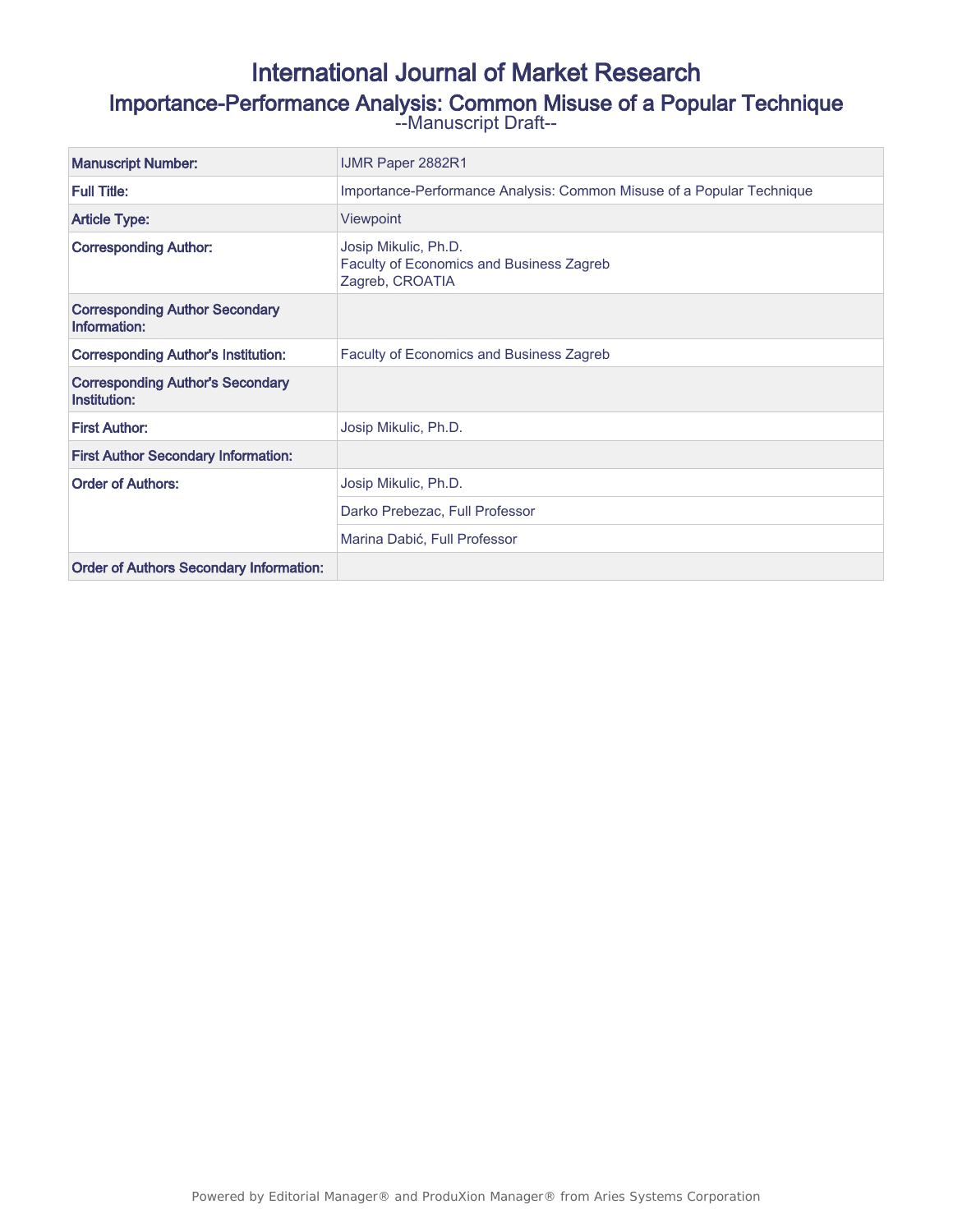## Importance-Performance Analysis:

#### Common Misconceptions about Misuse of a Popular Technique

In recent years, importance-performance analysis (IPA) has gained respectable popularity in the wider management research area. To date, these authors' contribution has been cited 2620 times (Google Scholar, accessed on February  $4<sup>th</sup>$ , 2016), with annual citations and IPA applications steadily increasing.

The original methodology was introduced in 1977 by John A. Martilla and John C. James in a short *Journal of Marketing* article set within the context of the automobile industry. By comparing the importance and the performance of a series of personal car attributes, these authors set up a rather simple framework to guide allocation and/or reallocation of scarce company resources, with the final goal to enhance consumer satisfaction (Figure 1).

## PUT IN FIGURE 1 HERE.

From the mid-eighties of the last century onwards, IPA studies have started to focus on advancements of the original methodology. The motivation for such studies is reasonable, because the technique has, undoubtedly, significant practical appeal. A negative aspect of this development is, however, that analysts today face the problem to choose from several competing IPA variants. To make it worse: Some variants may come up with misleading recommendations or even nonsense. As scholars and market researchers who have devoted a significant amount of time to this particular tool, we are thus writing this note to help future IPA applications stop making naïve and wrong conclusions.

As we believe, the most elementary shortcoming of contemporary IPA research is that *importance* is rarely being regarded as a multidimensional concept. The most elementary **Formatted:** Font: Italic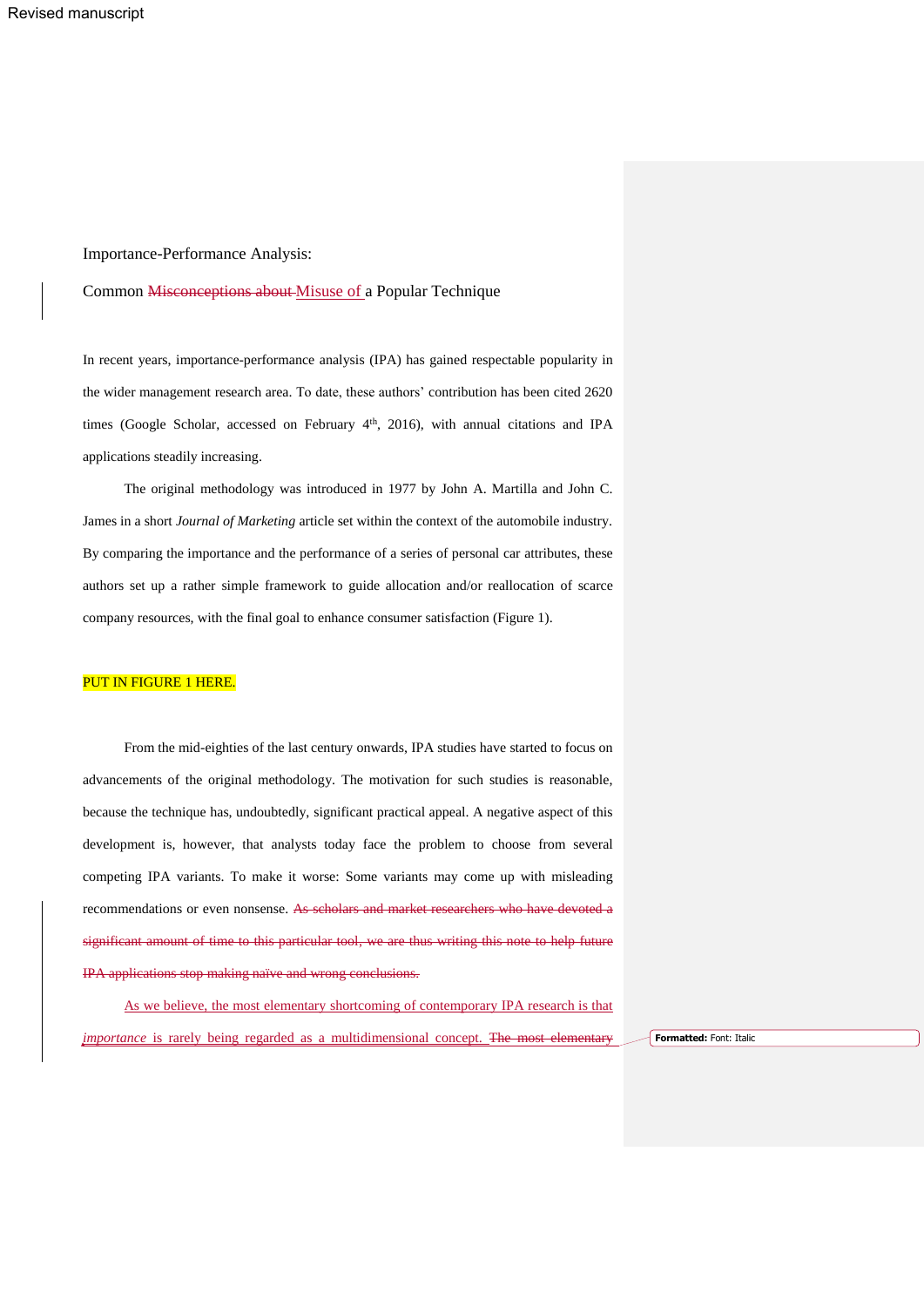problem of contemporary IPA research is rooted in a limited understanding of the concept of importance. This is despite the fact that this topic has already been debated by James H. Myers and Mark I. Alpert in the marketing literature in the late 60-ies and 70-ies of the last century (1968, 1977). In particular, many IPA studies seem to be unaware of the differences between stated and derived importance measures. Both types of measures are, however, widely used in IPA, thus creating the belief as if they can be used exchangeably. This is, however, not true.

To back up our concern with empirical evidence, let us take a look at the following two IPA matrices (Figure 2). The first one has been created using stated importance measures (arithmetic means of respective importance ratings; 7-point direct rating scale: 1-less important, 7-very important), while the second one using derived measures (standardized regression coefficients; all significant at  $p<0.001$ ; independent variables: attribute performance ratings; dependent variable: overall satisfaction with the airline, 7-point direct rating scale;  $R^2$ =0.459; *n*=1024). Both matrices are based on data from the same survey (personal interviews using a structured questionnaire; data available from the authors upon request). Grand-mean values of performance- and respective importance-scores were used to divide the matrices into four quadrants.

## PUT IN FIGURE 2 HERE.

Even at first sight, one can easily conclude that the results significantly differ across the two IPA variants. For example, while stated-importance IPA recommends that the airline should *Keep up the good work* with regard to airline safety, derived-importance IPA tells that the current level of airline safety potentiates a *Possible overkill*. Accordingly, based on derived importance, the airline would do well to reallocate safety resources, in particular, in order to reduce prices! Diametrically different implications apply for the inflight experience across the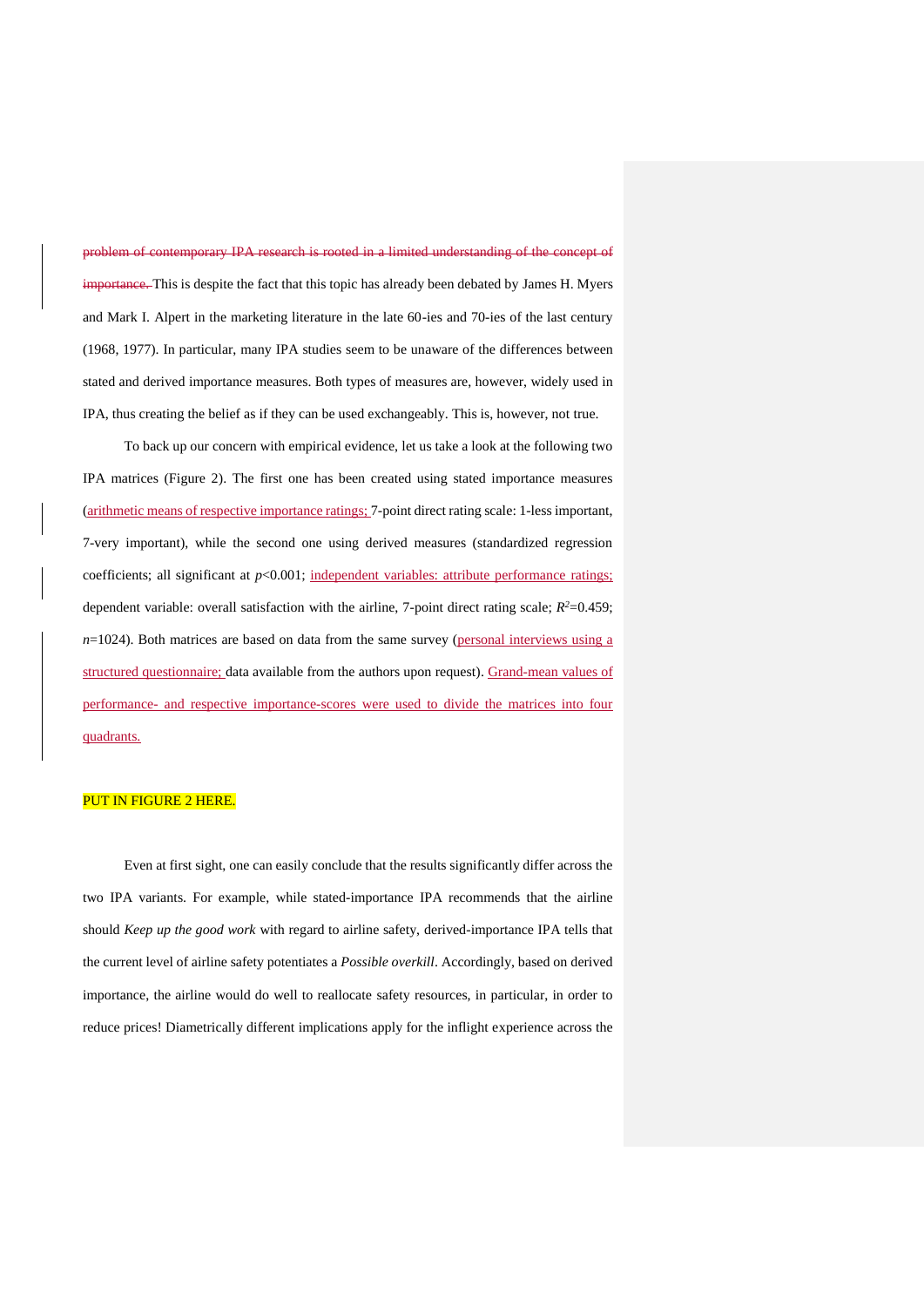approaches, while only the airport experience and price are consistently categorized across both stated- and derived-importance IPA. Now, the question is: Which results are *true*?

If our focus remains on the safety attribute, then, on the one hand, the original framework of managerial implications seems reasonable if using the original approach to measuring importance introduced by Martilla and James (1977)—i.e. stated measures. Safety is certainly an important attribute; the airline performs well on this attribute; so let us *Keep up the good work*. On the other hand, the original implications are not reasonable when using derived importance measures. What might be the reason? Well, the reason is that the original IPA framework had not been developed for use with derived measures. Martilla and James did not use regression or correlation, so their managerial recommendations were not designed to apply to context-specific, transactional importance, but rather to stated, general importance. And, as our illustrative empirical example showed, these two importance dimensions can, but do not necessarily have to correspond. However, as our illustrative example also showed, the original IPA approach was not capable of identifying the service attribute which affects customer satisfaction most in the particular context investigated—i.e. the inflight experience. Product designers and marketers would, however, certainly like to know this information.

So, what are the lessons to learn from this illustrative example?

On the one hand, the practice of making absolute, categorical conclusions in IPA, based solely on the relative positioning of attributes, should be abandoned. In a case like ours, when, in fact, all examined attributes are *important*, it is not appropriate to talk in terms of *Possible overkill* or *Low priority*. There are only more or less *important* attributes, which is not uncommon in customer satisfaction studies. Accordingly, future IPA research should not blindly adhere to the original framework of recommendations by Martilla and James, but rather regard it as a set of general, textbook-type managerial guidelines. Instead, we recommend talking in terms of *higher* and *lower priority*.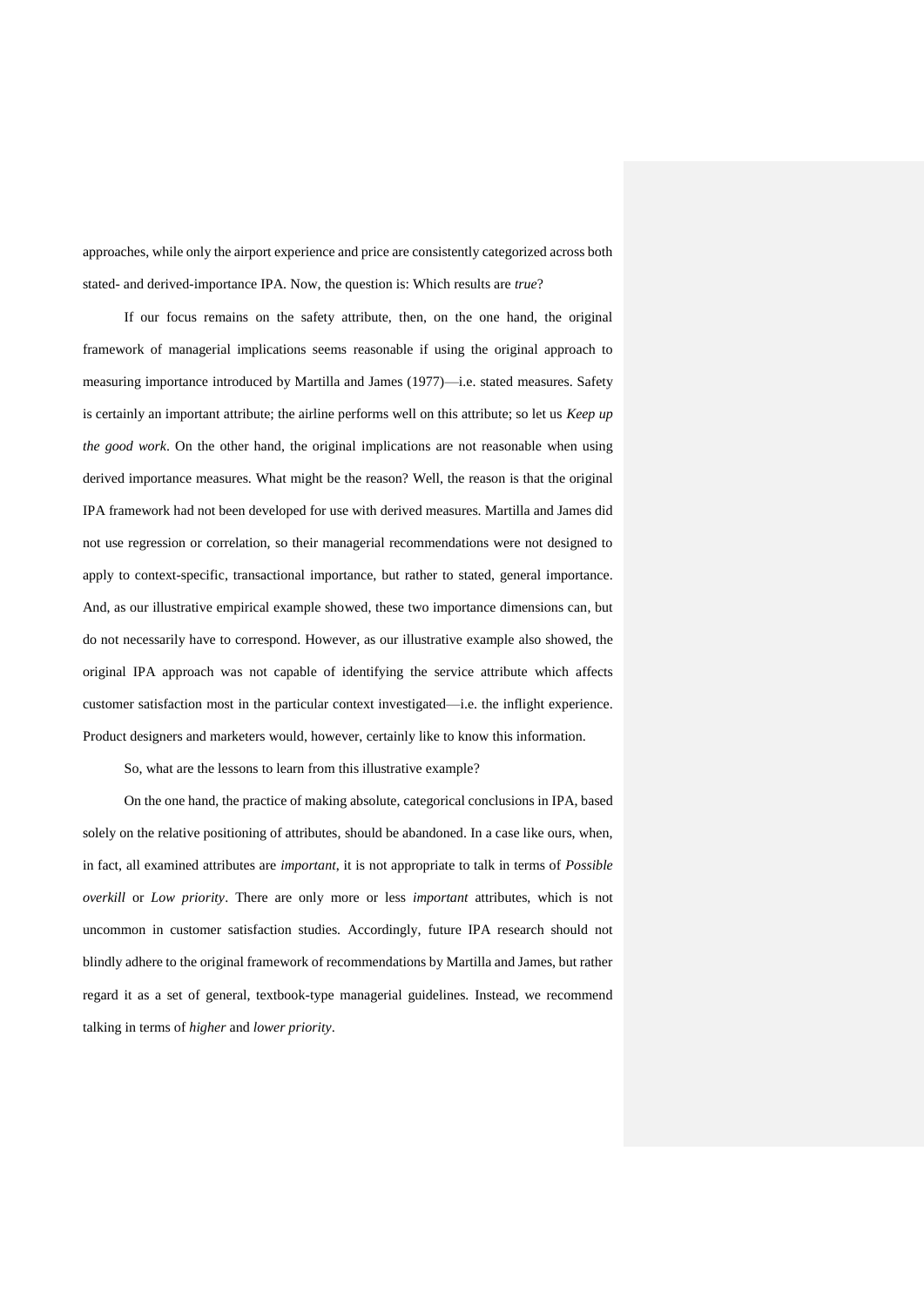On the other hand, as our illustrative example clearly showed, stated and derived measures *must not* be regarded as alternative measures for the same concept—i.e. importance. In some instances they may converge (i.e. price and airport experience), but this does not always have to be the case. For example, safety is certainly an extremely important airline attribute, but, if everything is fine with regard to safety, then this attribute does not necessarily exhibit a significant influence on airline satisfaction. Conversely, the inflight-experience is certainly a less important attribute as compared to safety, but, as our example showed, it might still exhibit a significantly stronger influence on airline satisfaction. Consequently, managerial implications in future IPA research must necessarily be adapted to the type of importance measure used, because stated and derived importance are obviously *apples and oranges*. Ideally, we should try to use both types of measures, because both carry useful, thoughbut different information.

#### **References**

- Martilla, J.A., & James, J.C. (1977). Importance-performance analysis. Journal of Marketing, 77-79.
- Myers, J.H., & Alpert, M.I. (1968). Determinant buying attitudes: meaning and measurement. Journal of Marketing, 13-20.
- Myers, J.H., & Alpert, M.I. (1977). Semantic confusion in attitude research: salience vs. importance vs. determinance. Advances in Consumer Research, 4(1), 106-110.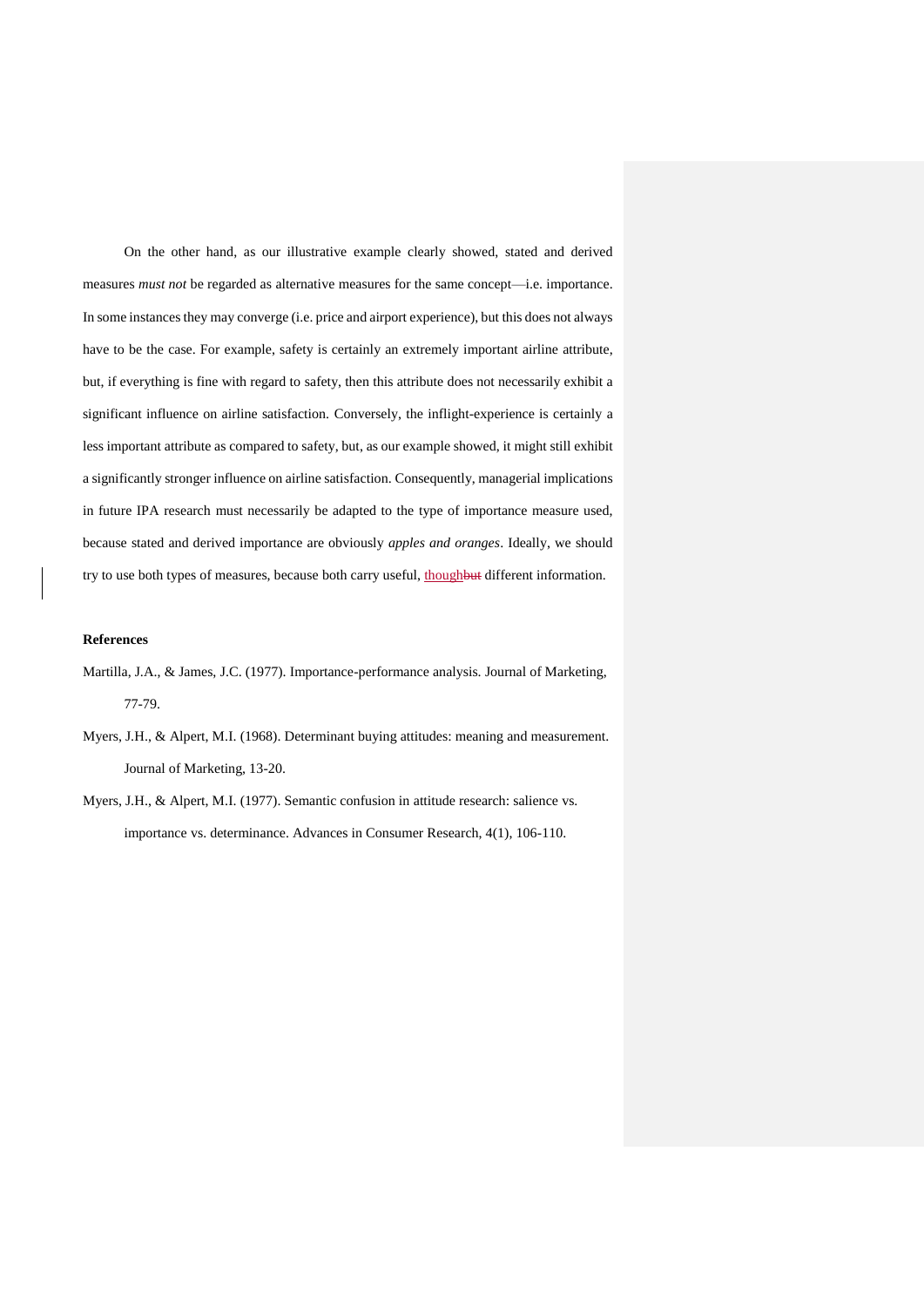

**Figure 1** Original importance-performance analysis